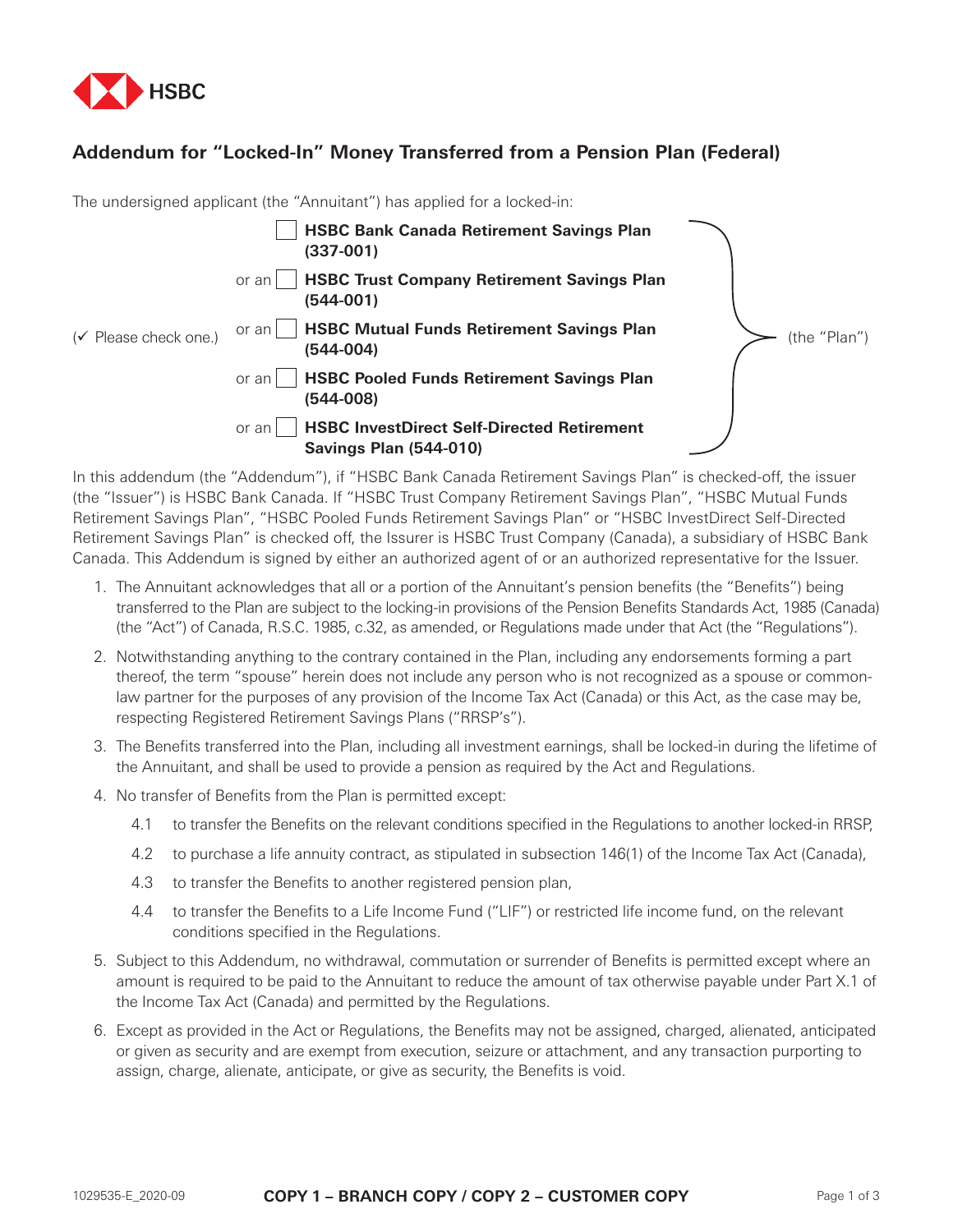- 7. Notwithstanding paragraph 5 of this Addendum:
	- 7.1 the value of the Benefits may be paid to the Annuitant in a lump sum provided that a physician certifies in the manner set out the Act and Regulations that due to a mental or physical disability, the life expectancy of the Annuitant is likely to be shortened considerably.
	- 7.2 the Annuitant may withdraw an amount from the Plan up to the lesser of the amount determined by the formula set out in section 20(1.1) of the Regulations and 50% of the Year's Maximum Pensionable Earnings minus any amount withdrawn in the calendar year under section 20.1(1)(m), 20.2(1)(e) or 20.3(l)(m) of the Regulations, in respect of the amount of expenditures that the Annuitant expects to make on medical or disability-related treatment or adaptive technology for the calendar year, subject to the requirements in the Regulations.
	- 7.3 the Annuitant may withdraw any amount from the Plan if the Annuitant has ceased to be a resident of Canada for at least two years, subject to the requirements in the Regulations.
	- 7.4 in the calendar year in which the Annuitant reaches 55 years of age or in any subsequent calendar year, the value of the Benefits may be paid to the Annuitant in a lump sum if (i) the Annuitant certifies that the total value of all assets in all locked-in registered retirement savings plans, life income funds, restricted locked-in savings plans and restricted life income funds that were created as a result of a transfer of pension benefit credits under section 16.4 or 26 of the Act, a transfer under the Regulations, or a transfer under Section 50, 53, or 54 of the Pooled Registered Pension Plans Act or Pooled Registered Pension Plans Regulations, is less than or equal to 50% of the Year's Maximum Pensionable Earnings; and (ii) the Annuitant provides all completed forms required by the Regulations to the Issuer.
- 8. The Benefits will be invested in a manner that complies with the rules for the investment of RRSP money contained in the Income Tax Act (Canada) and the regulations thereunder and will not be invested, directly or indirectly, in any mortgage in respect of which the mortgagor is the Annuitant or the parent, brother, sister or child of the Annuitant, the spouse of the Annuitant or the spouse of the parent, brother, sister or child of the Annuitant.
- 9. Where the Benefits are paid out contrary to the Act or this Addendum, the Issuer will provide or ensure the provision of a pension equal in value to the pension that would have been provided if the Benefits had not been so paid out.
- 10. The Issuer, before transferring the Benefits to another financial institution, will advise the transferee financial institution in writing of the locked-in status of the Benefits and make its acceptance of the transfer subject to the conditions provided for in this Addendum together with the provisions of the Act and Regulations.
- 11. If the Issuer does not comply with paragraph 10 and the transferee financial institution fails to pay the Benefits transferred by the Issuer in the form of a pension or in the manner required by this Addendum, the Issuer will provide or ensure the provision of the pension referred to in paragraph 9.
- 12. If the Annuitant should die prior to the purchase of the life annuity contract specified in paragraph 4.2 of this Addendum, the money in the Plan, shall:
	- 12.1 if the Annuitant is survived by a spouse,
		- 12.1.1 be applied to purchase a life annuity contract for the Annuitant's spouse as specified in subparagraph 60(1)(ii) of the Income Tax Act (Canada)on the relevant conditions specified in the Regulations, or,
		- 12.1.2 be transferred on the relevant conditions specified in the Regulations to another lockedin RRSP or LIF or restricted life income fund or a pension plan, on the relevant conditions specified in the Regulations, for the Annuitant's spouse,
	- 12.2 if the Annuitant is not survived by a spouse (or the surviving spouse waives spousal entitlement in the form and manner set out in the Act and Regulations):
		- 12.2.1 be paid in a lump sum to the Annuitant's designated beneficiary, or,
		- 12.2.2 if no beneficiary has been designated, be paid in a lump sum to the Annuitant's estate.